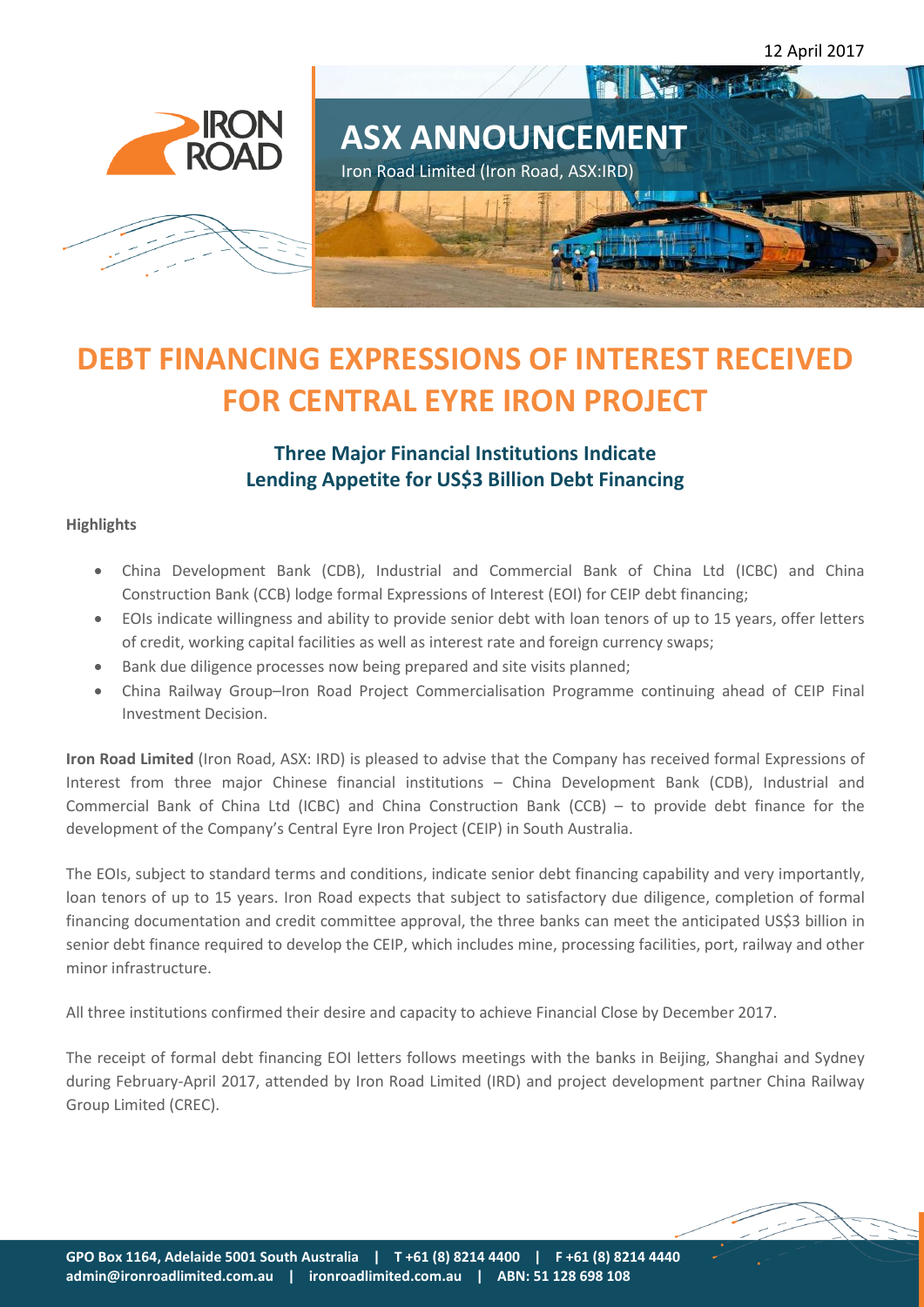Iron Road Managing Director, Andrew Stocks, said the Company is now preparing a co-ordinated due diligence process for each of the financial institutions following a 12 month period of due diligence activities by CREC, running parallel with the joint IRD-CREC Project Commercialisation Programme.

"We are very pleased to have received formal indications of financing support from these three major financial institutions, in addition to the equity interest from our project development partner CREC. Significantly, the banks have also signalled that CREC is an important strategic partner given its status as one of China's largest State Owned Enterprises. This is a key step forward towards the development of the CEIP."

"We believe CREC's 10Mtpa of high quality iron concentrate offtake, proposed equity investment at both the IRD and CEIP levels, together with the provision of a Project Completion Guarantee, is driving the banks strong support and appetite to lend."

Adding impetus to strengthening equity finance interest is acknowledgment that high quality iron ore is increasingly being sought by a consolidating Chinese steel industry to better manage rising environmental challenges and tighter regulatory standards. Although the overall rate of growth in seaborne iron ore demand has slowed in response to steadying Chinese crude steel production, projected demand growth for high quality products such as CEIP iron concentrate remains buoyant. Key to this is the declining output trend in Chinese domestic iron concentrate supply. High quality Chinese iron concentrate and analogous imported products play a crucial role for steel producers in balancing out sub-benchmark grade ores and blending desired blast furnace feedstock.



Sources: Metalytics, Wood Mackenzie

**- ENDS -**